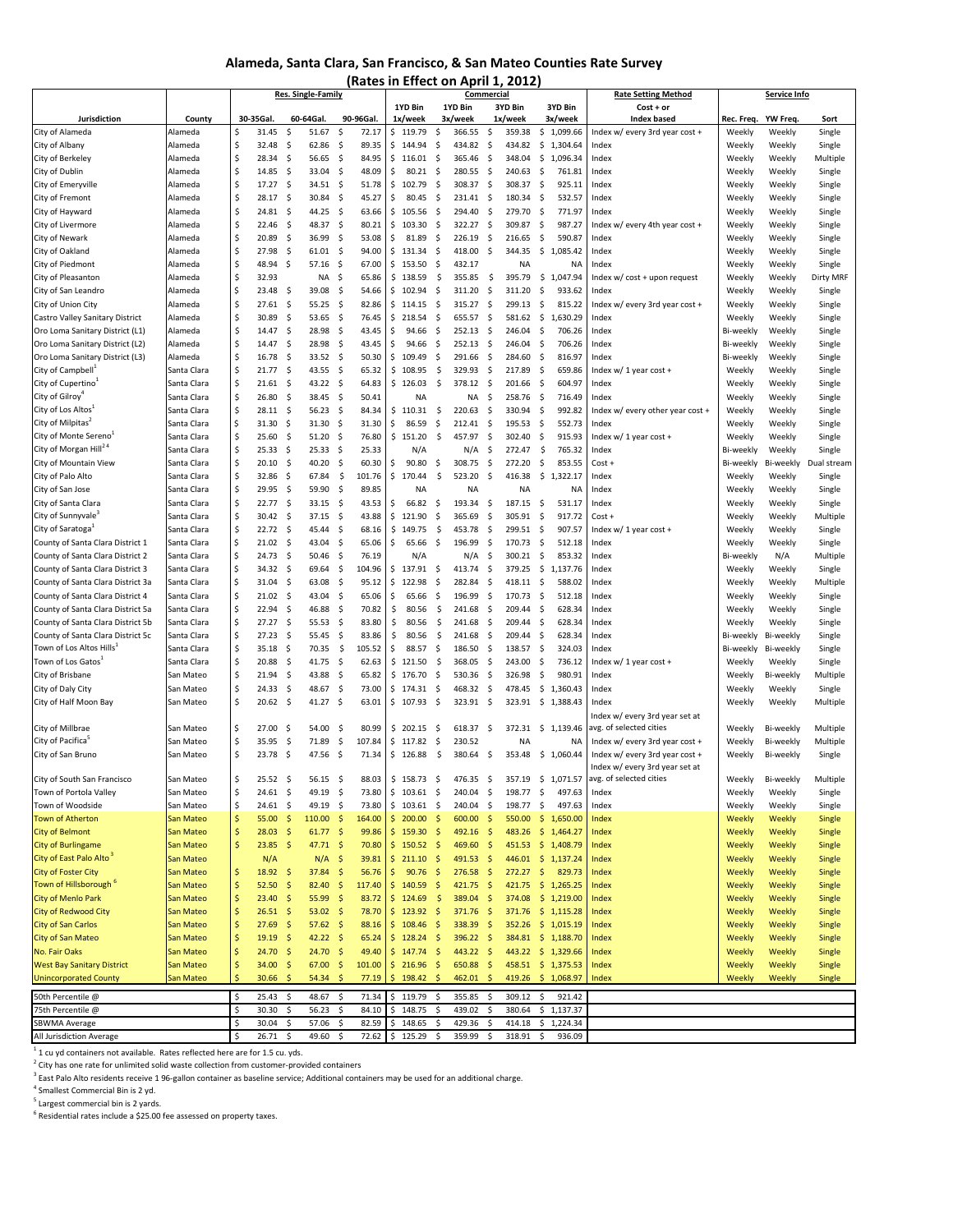#### **SBWMA Residential 32 Gallon Rates (on April 1, 2012)**

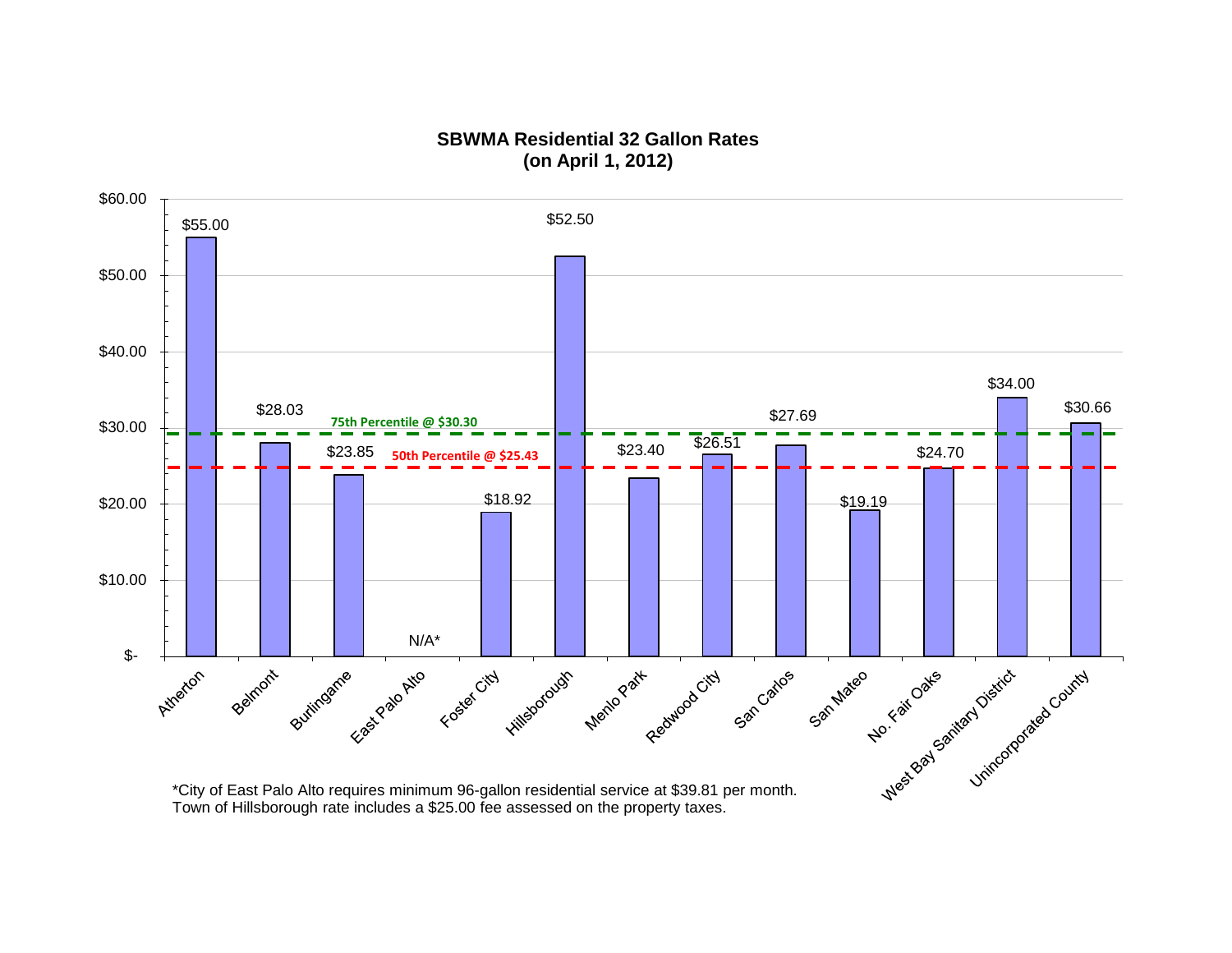## **SBWMA Residential 64 Gallon Rates (on April 1, 2012)**

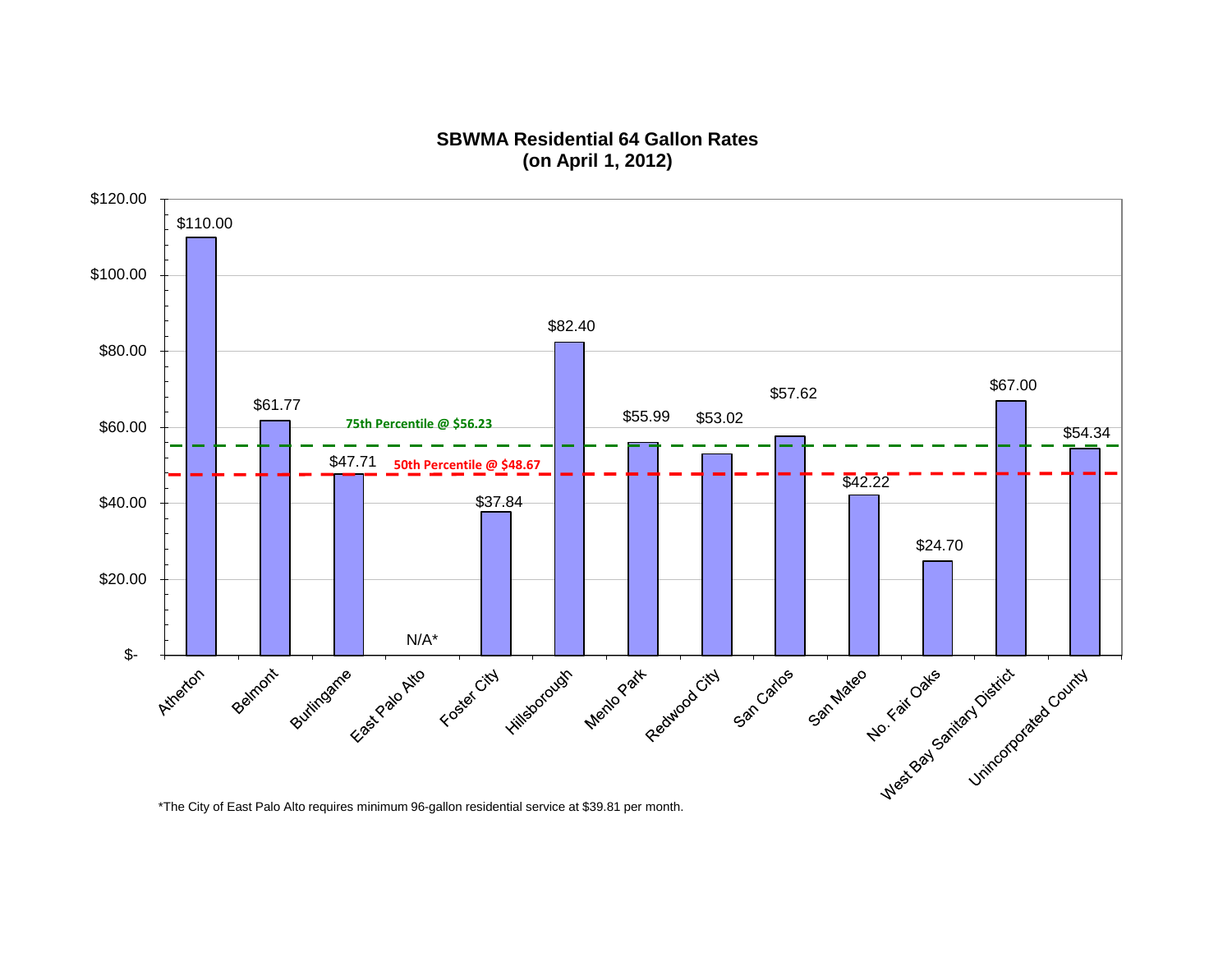## **SBWMA Residential 96 Gallon Rates (on April 1, 2012)**

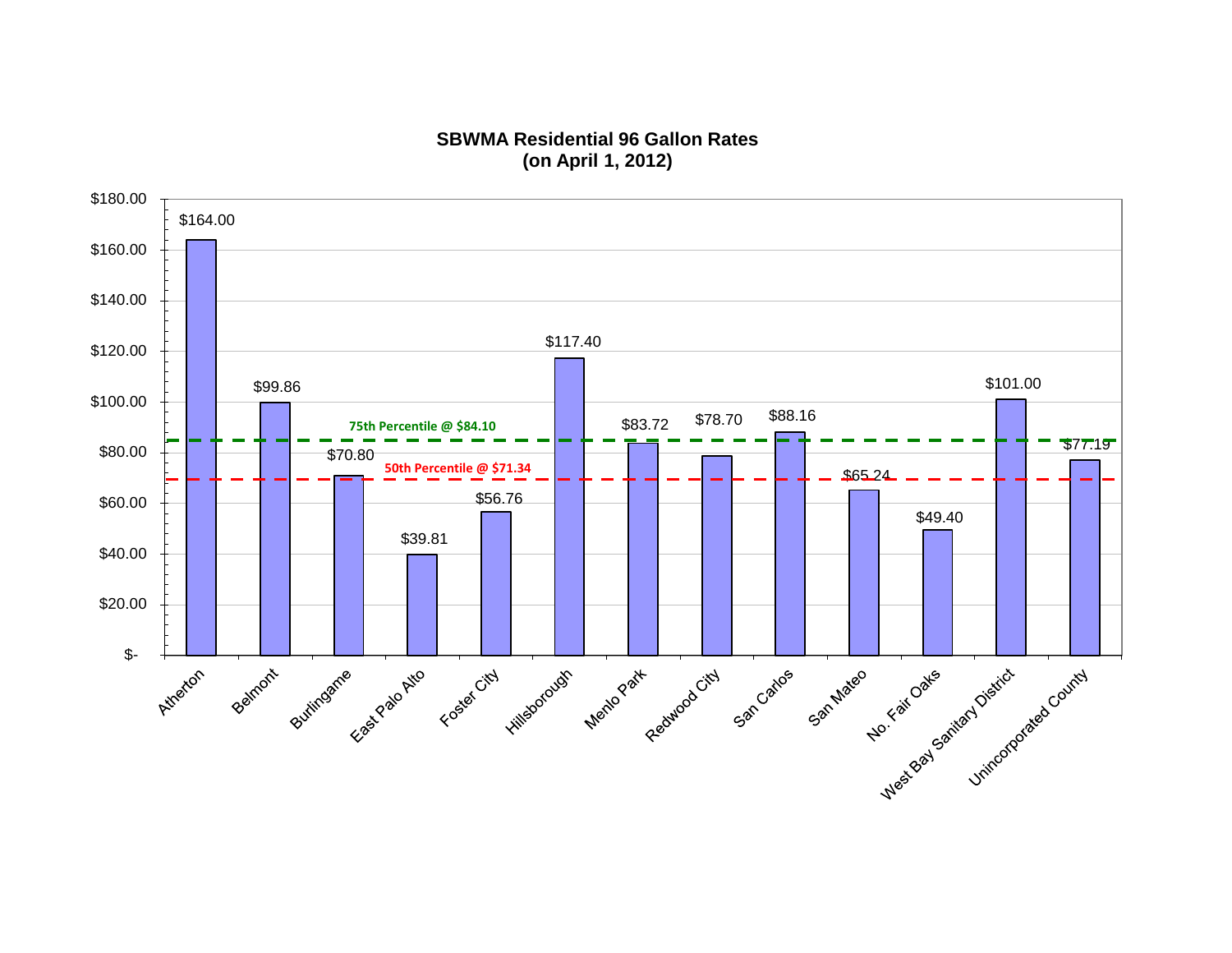**SBWMA Commercial 1 Cubic Yard, 1x per Week Monthly Rates (on April 1, 2012)**

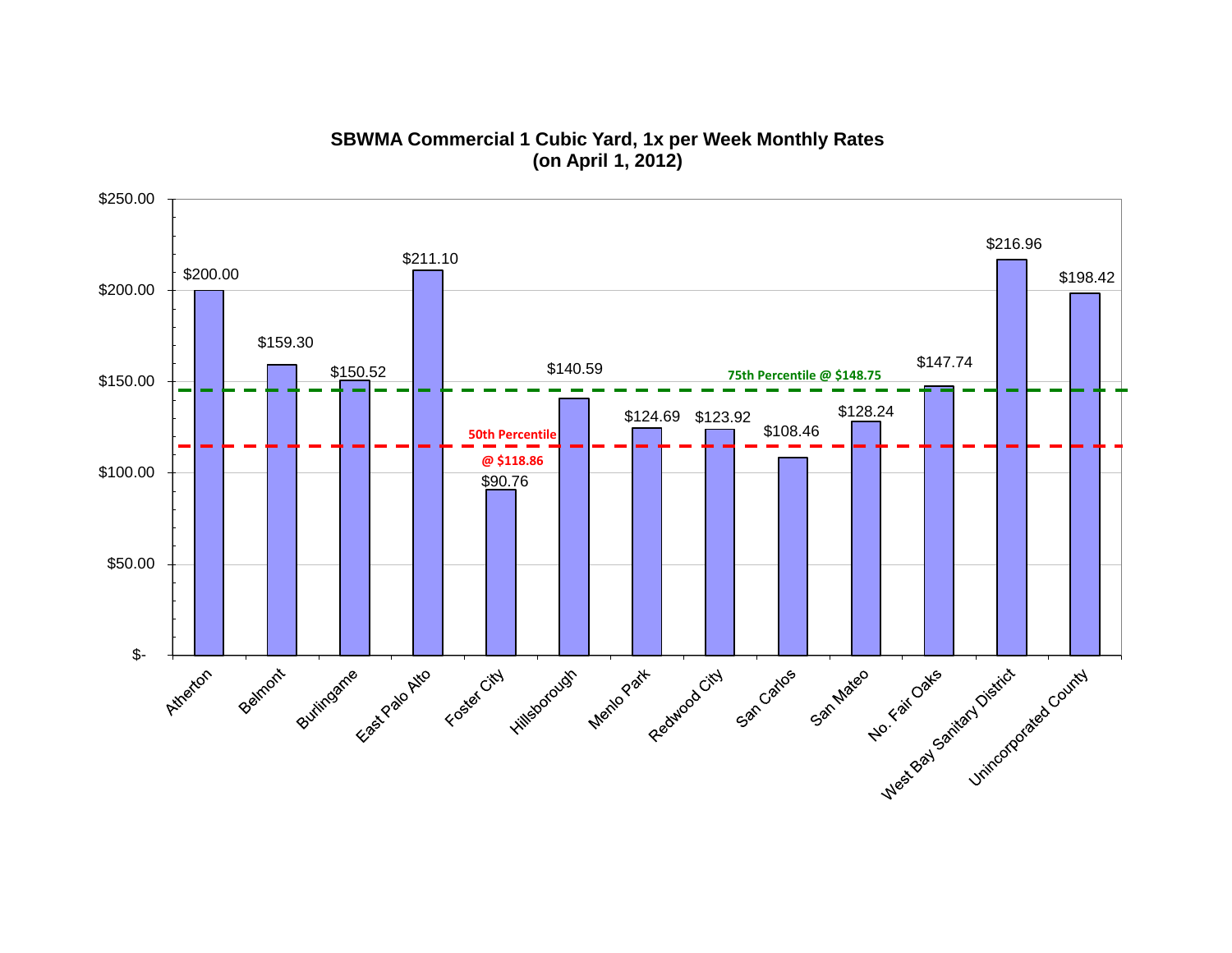# **SBWMA Commercial 1 Cubic Yard, 3x per Week Monthly Rates (on April 1, 2012)**

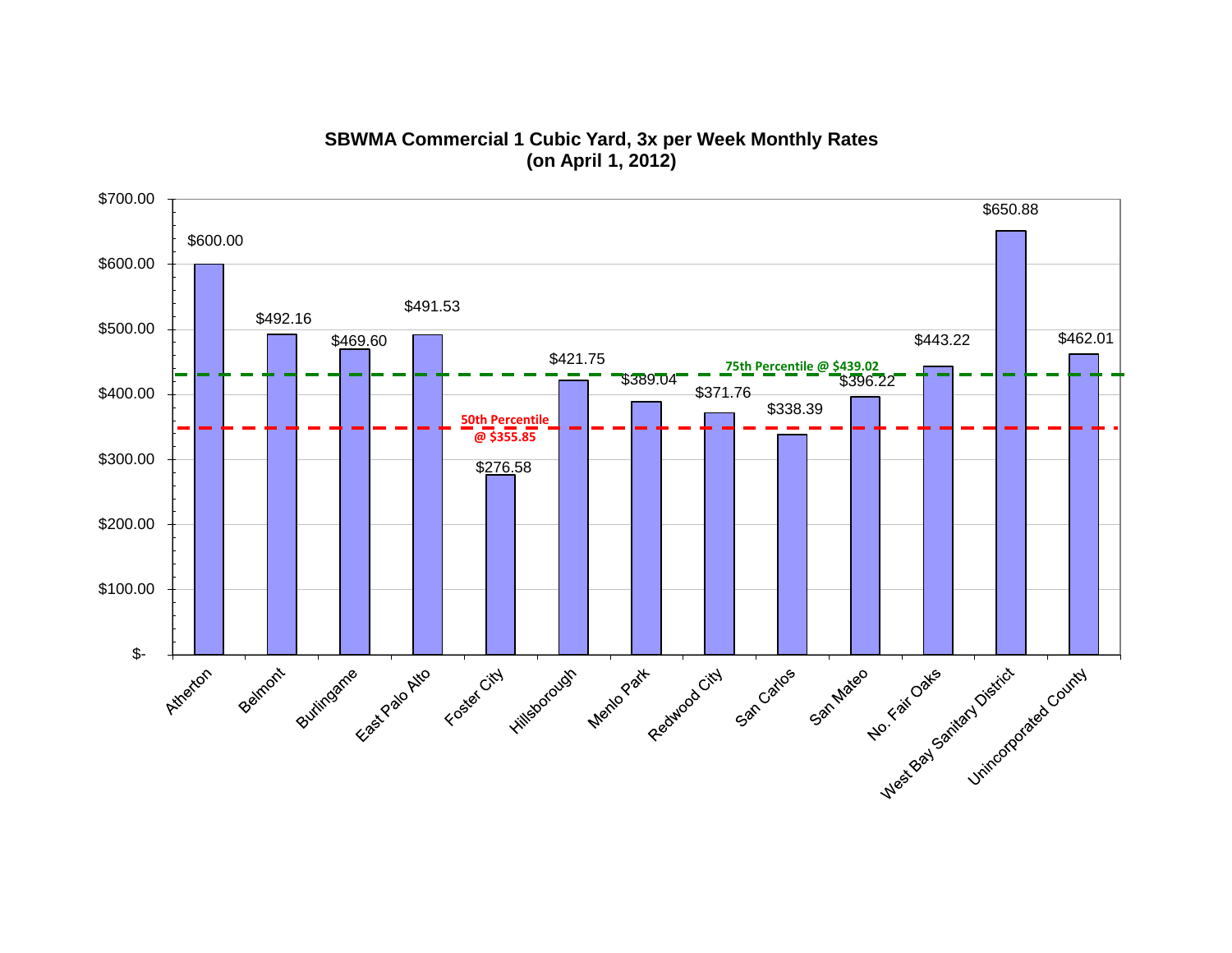# **SBWMA Commercial 3 Cubic Yards, 1x per Week Monthly Rates (on April 1, 2012)**